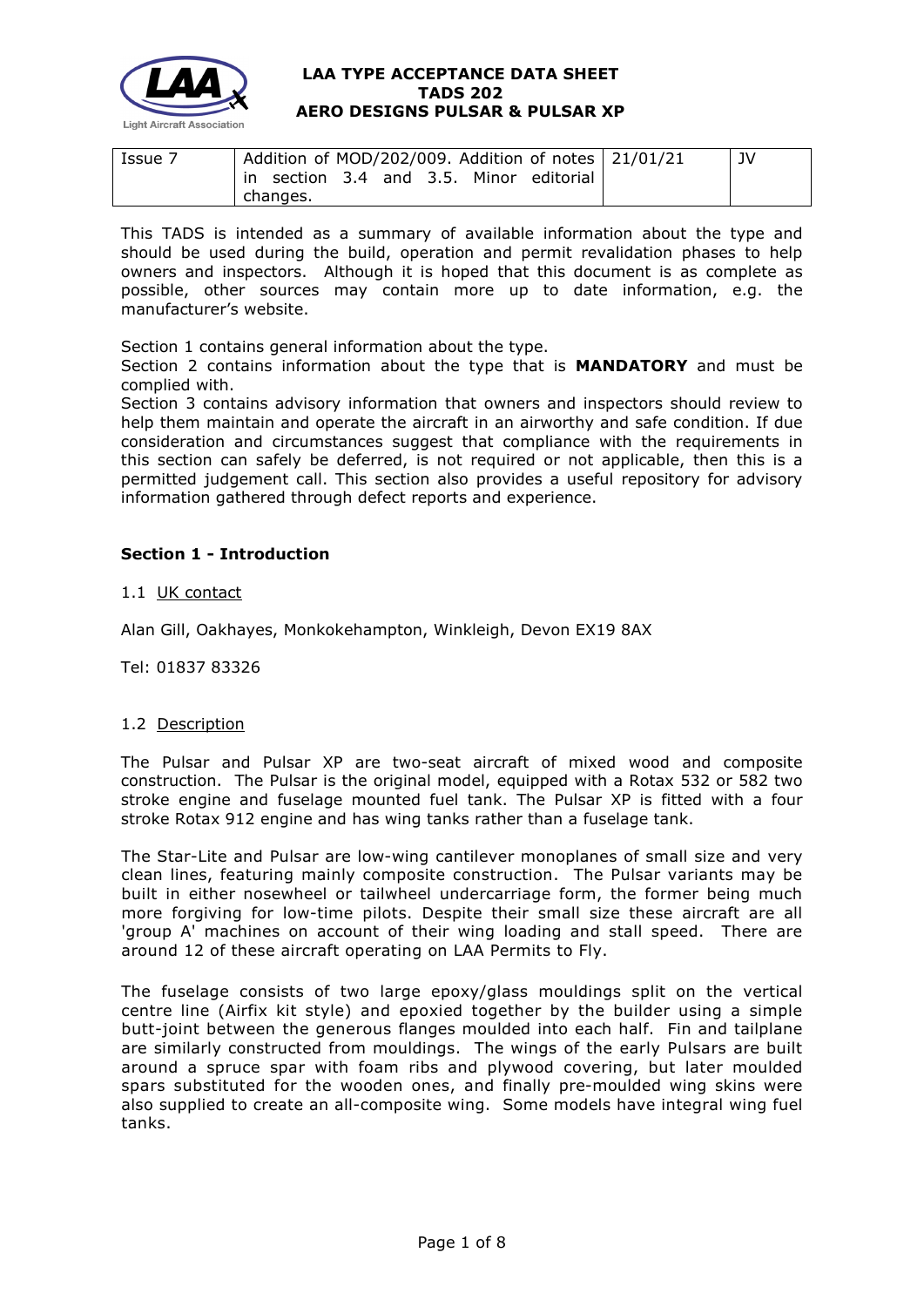

Early Pulsars had a fixed length support strut and relied on bending of the noseleg for shock absorption. Later a spring strut unit was substituted for additional shock absorption.

# **Section 2 – Mandatory information for owners, operators and inspectors**

At all times, responsibility for the maintenance and airworthiness of an aircraft rests with the owner. A Condition of a Permit to Fly requires that: *"the aircraft shall be maintained in an airworthy condition".* 

# 2.1 Fast\_Build Kit 51% Compliance

Not applicable – kit only accepted in slow-build form.

# 2.2 Build Manual

Supplied with kit.

#### 2.3 Build Inspections

Build inspection schedule 36 (Pulsar). Inspector approval codes A-A or AC-1 or K. Inspector signing off final inspection also requires 'first flight' endorsement.

# 2.4 Flight Manual

Simple Pilot's manual suppled with kit.

# 2.5 Mandatory Permit Directives

None applicable specifically to this aircraft type.

Also check the LAA website for MPDs that are non-type specific [\(TL2.22\)](http://www.lightaircraftassociation.co.uk/engineering/TechnicalLeaflets/Operating%20An%20Aircraft/TL%202.22%20non-type%20specific%20MPDs.pdf).

#### 2.6 LAA Required Modifications (including LAA issued AILs, SBs, etc)

| MOD/202/001 | Fuel system improvements                       |
|-------------|------------------------------------------------|
|             | MOD/202/002 External canopy release            |
|             | MOD/202/003 Flap mechanism changes             |
|             | MOD/202/004 Enclosure of throttle cable        |
|             | MOD/202/005 Addition of firewall               |
|             | MOD/202/006 Flying control system improvements |
|             |                                                |

The above mods are all applicable during the aircraft build stages. Builders should refer to the information sent directly to owner/builders, or otherwise contact LAA. All are LAA classification A - mandatory.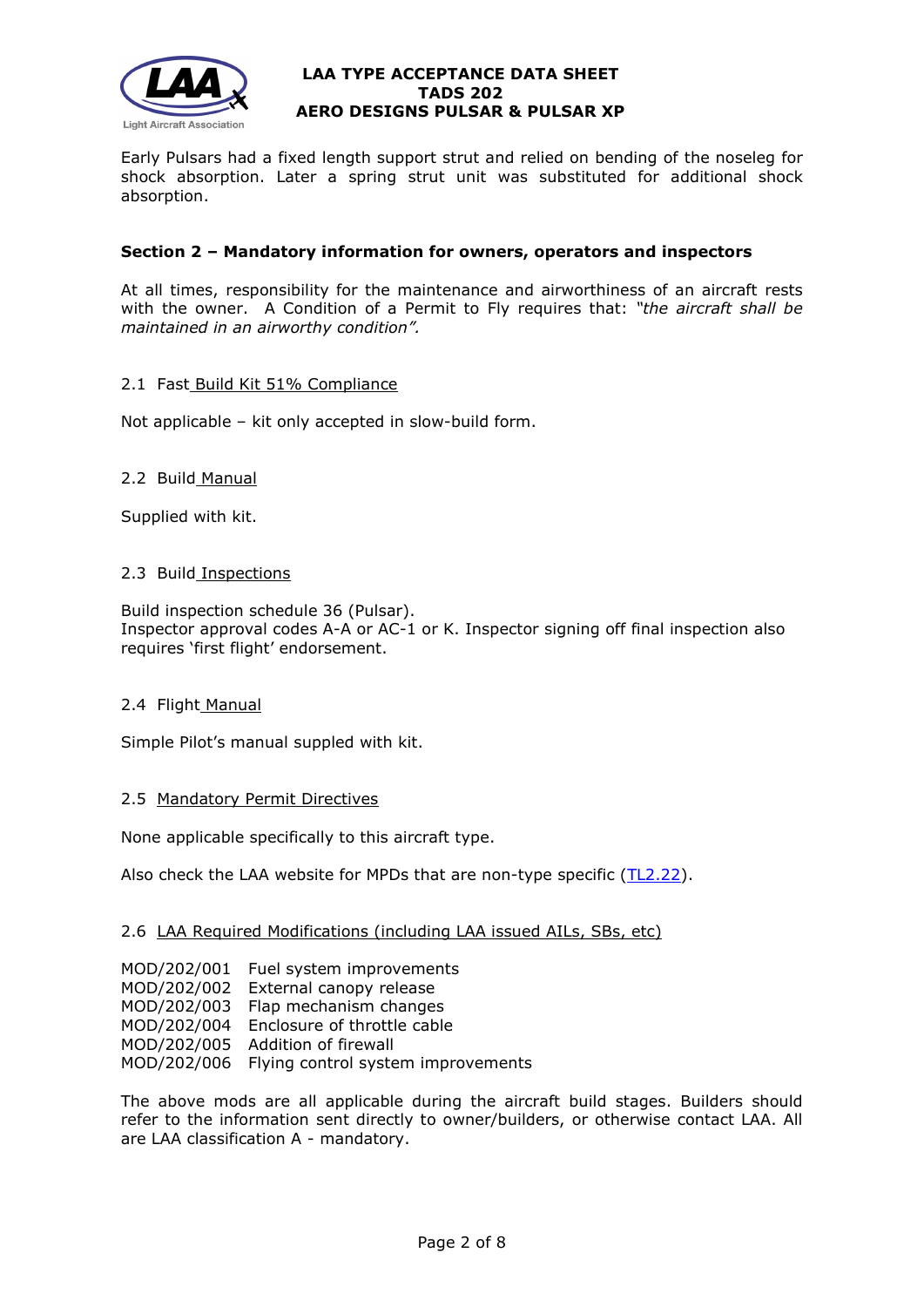

The following mandatory LAA mods/bulletins relate to later in-service issues.

| MOD/202/007 Inspection for fuel damage to foam wing ribs          |
|-------------------------------------------------------------------|
| MOD/202/008 Pulsar cooling system                                 |
| MOD/202/009 Nose undercarriage - drag brace attachment inspection |

# 2.7 Additional engine operating limitations to be placarded or shown by instrument markings

Notes:

- Refer to the engine manufacturer's latest documentation for the definitive parameter values and recommended instruments.
- Where an instrument is not fitted, the limit need not be displayed.

| With Rotax 582    | Max CHT: 150°C (normal 110-130°C) max difference 10°C<br>Max EGT: 650°C (normal 500-620°C) max difference 25°C<br>Max Coolant temp: 80°C                                                       |
|-------------------|------------------------------------------------------------------------------------------------------------------------------------------------------------------------------------------------|
| With Rotax 912-UL | Maximum CHT: 150°C<br>Max Coolant Temp: 120°C (with 50/50 Glycol/water coolant)<br>Oil Temp Limits: 50°C to 140°C (Normal 90-110°C)<br>Oil Pressure 2-5 Bar<br>Minimum Fuel Pressure: 0.15 bar |

# 2.8 Control surface deflections

| Ailerons     | Up: TBD <sup>o</sup>   |
|--------------|------------------------|
|              | Down: TBD°             |
| Elevators    | Up: TBD <sup>o</sup>   |
|              | Down: TBD°             |
| Elevator tab | Up: TBD <sup>o</sup>   |
|              | Down: TBD°             |
| Rudder       | Left: TBD <sup>o</sup> |
|              | Right: TBD°            |
|              | Down: TBD <sup>o</sup> |

# 2.9 Operating Limitations and Placards

(Note that the wording on an individual aircraft's Operating Limitations document takes precedence, if different.)

- 1. Maximum number of occupants authorised to be carried: Two
- 2. The aircraft must be operated in compliance with the following operating limitations, which shall be displayed in the cockpit by means of placards or instrument markings:
	- 2.1 Aerobatic Limitations Aerobatic manoeuvres are prohibited. Intentional spinning is prohibited.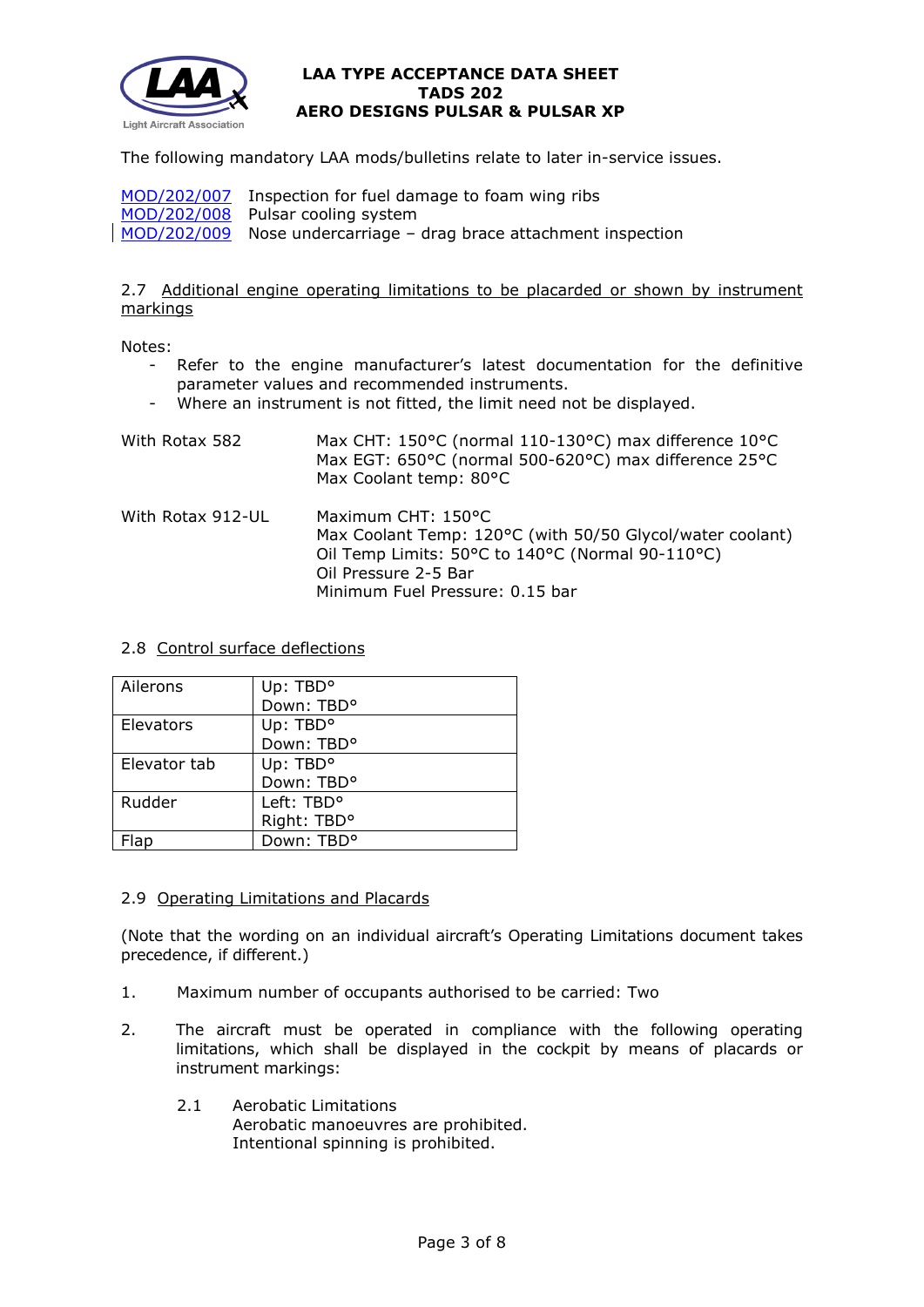

2.2 Loading Limitations Maximum Total Weight Authorised Pulsar: 900 lbs Maximum Total Weight Authorised Pulsar XP: 960 lbs

> CG Range: 31.25 inches to 39.10 inches aft of datum point Datum Point is: The front face of the firewall.

2.3 Engine Limitations (Rotax 912) Maximum engine RPM: 5800 Maximum continuous engine RPM: 5500

> Engine Limitations (Rotax 582) Maximum engine RPM: 6800 Maximum continuous engine RPM: 6500

- 2.4 Airspeed Limitations Maximum Indicated Airspeed ( $V_{NE}$ ): 160mph (previously 150mph) Max Indicated Airspeed Flaps Extended: 80mph (previously 65mph) Maximum Manoeuvring Speed (Va): 95mph
- 2.5 Other Limitations The aircraft shall be flown by day and under Visual Flight Rules only. Smoking in the aircraft is prohibited. Reduce airspeed to 95 mph in turbulent air conditions.

Additional Placards:

"Occupant Warning - This Aircraft has not been Certificated to an International Requirement"

A fireproof identification plate must be fitted to fuselage, engraved or stamped with aircraft's registration letters.

# 2.10 Maximum permitted empty weight

Not applicable.

# **Section 3 – Advice to owners, operators and inspectors**

# 3.1 Maintenance Manual

LAA is not aware of any airframe maintenance schedule published by the manufacturer and a customised version of the LAA Generic Maintenance Schedule may be used. Further information on maintenance schedules can be found in the [Aircraft](http://www.lightaircraftassociation.co.uk/engineering/Maintenance/Aircraft_Maintenance.html)  [Maintenance](http://www.lightaircraftassociation.co.uk/engineering/Maintenance/Aircraft_Maintenance.html) section of the LAA website. There is an Operators manual available and important data such as control movements is shown in the construction manual. All owners should acquire this information and make it available to their inspector.

# 3.2 Manufacturer's/Standard Options

Tailwheel or nosewheel undercarriage.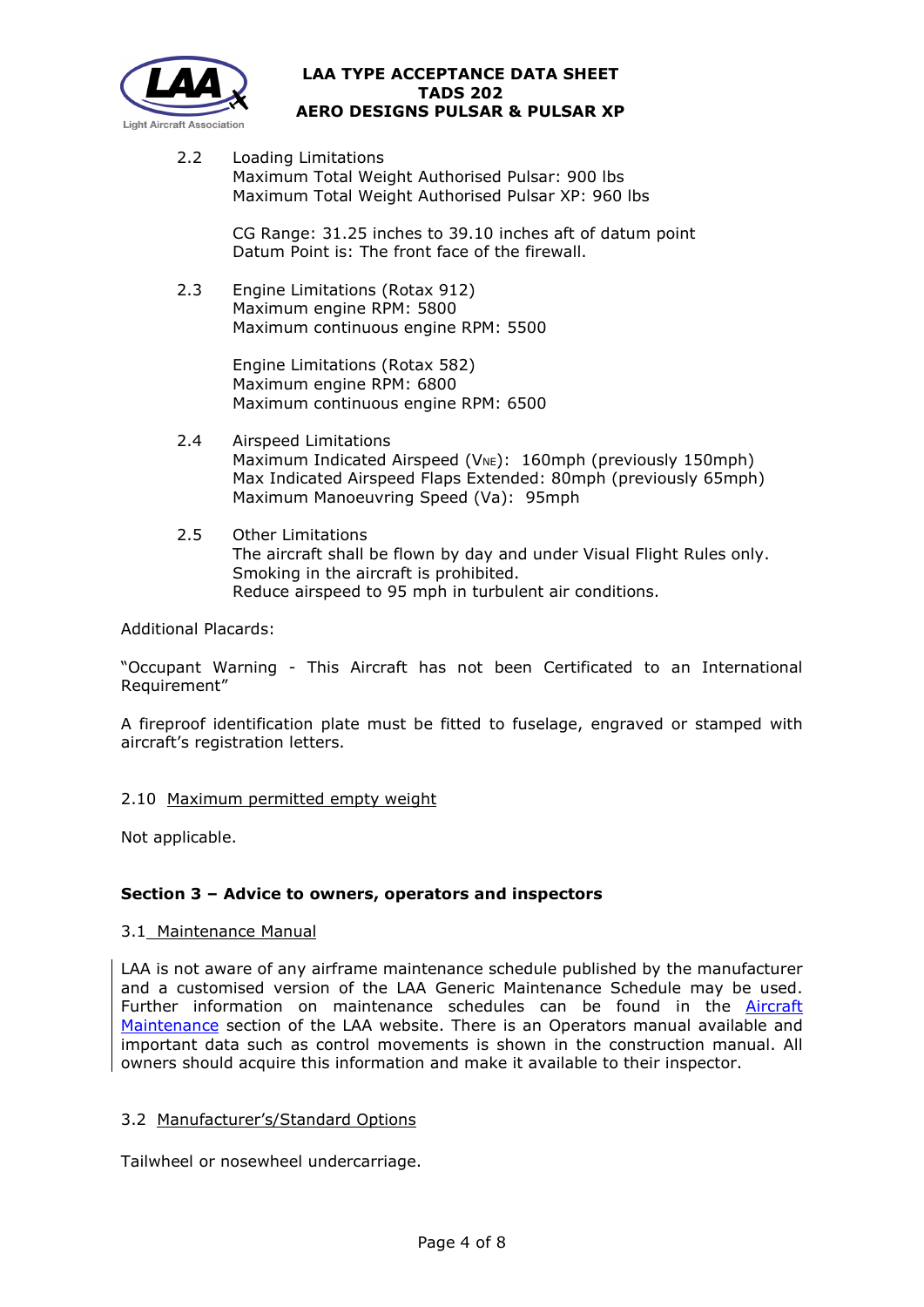

Optional after-market aluminium alloy main undercarriage supplied by Grove Aircraft Company for Pulsar 3 and Pulsar XP has been accepted by LAA.

# 3.3 Manufacturer's Information (including Service Bulletins, Service Letters, etc)

- A number of service bulletins and service letters have been issued by Aero Designs and Skystar relating to the Star-Lite and Pulsar variants. In the absence of any over-riding LAA classification, inspection requirements and modifications called for by the manufacturer should be satisfied according to the manufacturer's advice. Consult LAA Engineering in cases of doubt. It is the owner's responsibility to be aware of and supply such information to their inspectors.
- Pulsar Service Bulletin  $# 50 -$  Main Wing Spars. Skystar consider this SB mandatory. Applies to all Pulsar aircraft manufactured by Aero Designs, Inc. with composite (rather than wooden) wing spars. Some composite spars in Pulsars sold and manufactured by Aero Designs were incorrectly constructed at the factory and are not airworthy. Before continued operation, inspect your aircraft's spars as described in the service bulletin and do not operate the aircraft if it is found that the aircraft was built with defective spars. These defective spars could structurally fail in flight, resulting in injury and death.
- For Rotax 532, 582 and 912 series engines, there are many Rotax service bulletins dealing with a variety of important safety topics. Copies of the bulletins applicable to individual engines by engine serial can be downloaded directly from the Rotax website at [http://www.rotax-aircraft-engines.com.](http://www.rotax-aircraft-engines.com/)

# 3.4 Special Inspection Points

- The aircraft are very lightly built and to this end one or two of the detail design features (for example, the flying control system) seem crude and 'go against the grain' with traditionalists. Nevertheless Pulsars are well proven designs with a good structural safety record to date. Particular care is however required in the implementation of apparently crude design features to achieve an acceptable, reliable result.
- The importance of proper working conditions and surface preparation prior to any bonding operations should be stressed, along with the need for neat workmanship and avoidance of unnecessary weight build-up.
- Check flying surfaces carefully for freedom from warps prior to skinning, as any warps once built in, are irretrievable.
- Ensure that all blind rivets are 'set' squarely and fully, and check that rivet heads are seated properly with a feeler gauge.
- The build manual is not detailed regarding engine installation and fuel system details etc. See Rotax installation manual and Rotax installation checklist for guidance.
- Note this is a very lightweight aircraft. Addition of extra 'options' will most likely result in the aircraft being overweight. Particular care is required to avoid an aft-cg problem with the Pulsar, as even the standard Pulsar usually has very limited baggage carrying capability when flown two-up due to rapidly reaching the aft cg limit.
- LAMS should be used as a quide to required inspections and this is reflected in the checklist in Section 1 of the LAA's permit renewal application form. Aero Designs and Skystar service information should also be reviewed. The owner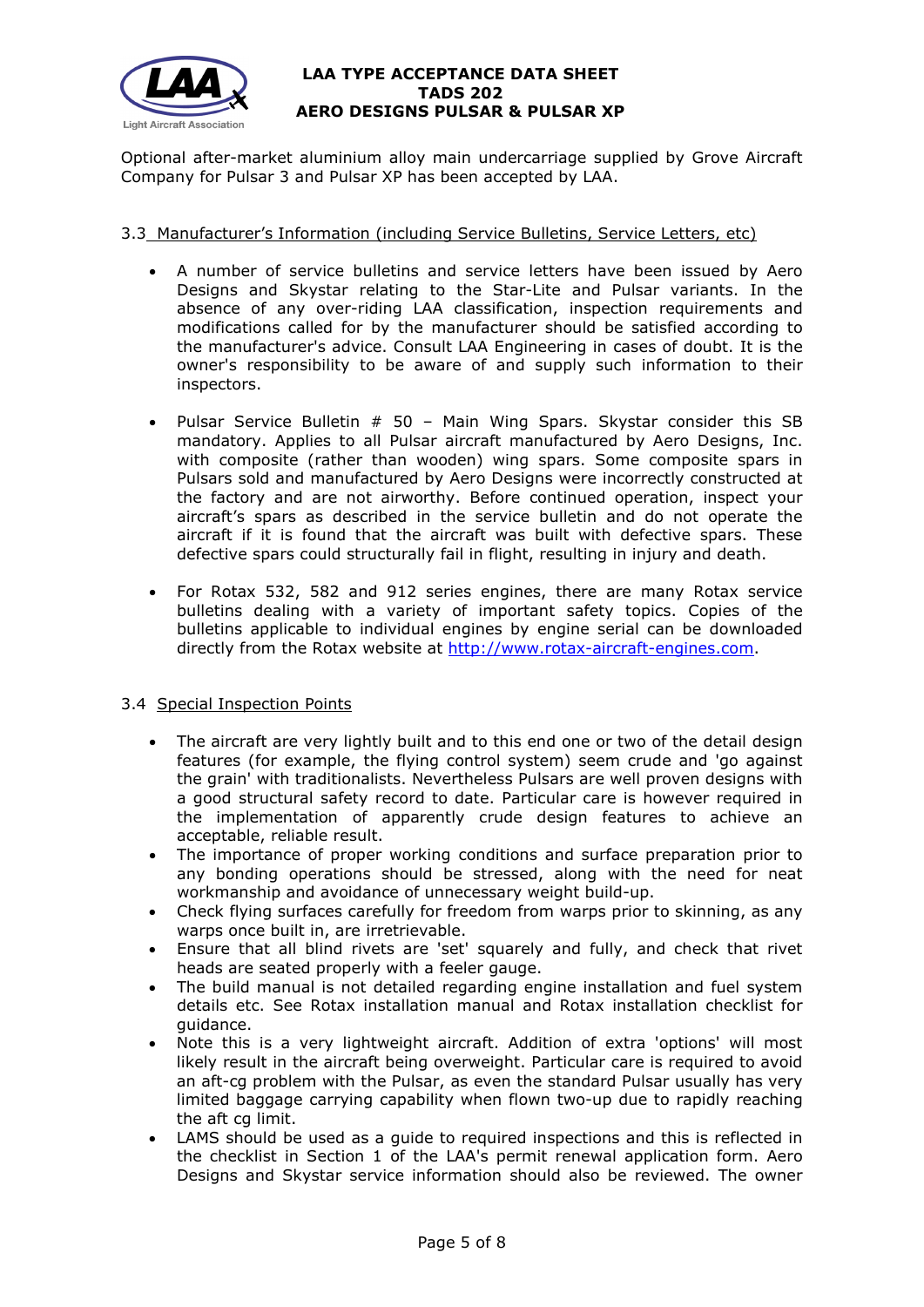

should obtain the engine maintenance manual and service bulletins etc and make this available to his inspector. The engine should be maintained to the Rotax maintenance schedule.

- Maintenance of the airframe is typical of a composite airframe. Watch out for signs of delamination cracking and separation of skins from underlying structure (coin tapping and observation of condensation patterns etc), movement of bushings, slack in undercarriage attachments etc. The aircraft should be de-rigged for inspection of wing attachments, root ribs etc. The control system should be inspected in particular for signs of cracking, loose rivets, wear and signs of fretting in joints (grey metal dust stains).
- As the design employs certain crude design features in common with most lightweight kit aircraft of this era particular care needs to be taken to monitor condition in service and replace components as they become worn or develop cracks.
- Mod 204/006 was issued following a Pulsar in the USA suffering asymmetric flap failure. Upon close internal examination of the wing, the cause of the failure became clear. By inserting a small lead light in the flap pushrod exit hole, the owner was shocked to find that the rib supporting the flap torque tube had disappeared. Further examination revealed that ribs 2 to 6 had been dissolved by petrol vapour and rib 7 was partially eaten away. The owner believes that the fuel migrated from a weeping fuel drain in the wing leading edge tank, up the wing to fuselage joint and into the wing through the aileron pushrod and flap torque tube bushes due to pressure differential. If fuel can enter the wing in this manner then clearly any fuel venting from either wing or fuselage tanks could cause similar damage.
- The latest kits have fuel resistant (Clegicell) foam ribs, but we believe the majority of UK Pulsars have blue foam ribs, or at best, Clegicell for the root rib (rib 1) only.
- Wings not yet built should use the later Clegicell wing ribs instead of the earlier blue foam type. Wings built but not yet skinned should be brushed with a thin coat of laminating epoxy on ribs 1-7 to seal them. Drill ¼" diameter vent holes through ribs after sealing to allow internal pressures to equalise and avoid possible damage to wing with changes in altitude/static pressure. Aircraft in service should be checked by using fingertips to press down firmly on upper and lower wing skins in the area of ribs 2-7. Increased flexibility may indicate damage to the underlying ribs. With palms resting on flap trailing edges, apply up/down loads to check for signs of undue free play or movement which may indicate failure of the ribs supporting the flap torque tube bearings. With wings de-rigged, check by appearance of root rib whether wing ribs are of blue foam (light blue colour) or Clegicell (brown). Examine internal structure through existing holes in root rib at flap torque tube and aileron pushrod exits. Sealing the joint between the wing and the fuselage root fillet with PVC tape may help avoid the problem occurring in the future. Ensure that fuel drains do not leak and fuel is not spilled in the vicinity of the wing root area.
- MOD/202/008 Pulsar Cooling System relates to an engine failure on a LAA Pulsar was caused by overheating after total loss of coolant from the radiator. This was found to have been due to side loads and vibration on the radiator from the filler cap hose, causing it to fail in the vicinity of the hose attachment. LAA therefore require that operators fit only hoses approved for use by the LAA or by the Pulsar kit manufacturer. Operators should carry out regular checks of the integrity of the cooling system, especially in the regions of the radiator hose couplings.
- Skystar service bulletin 50 applies to all Pulsar aircraft manufactured by Aero Designs, Inc. with composite (rather than wooden) wing spars. Some composite spars in Pulsars sold and manufactured by Aero Designs were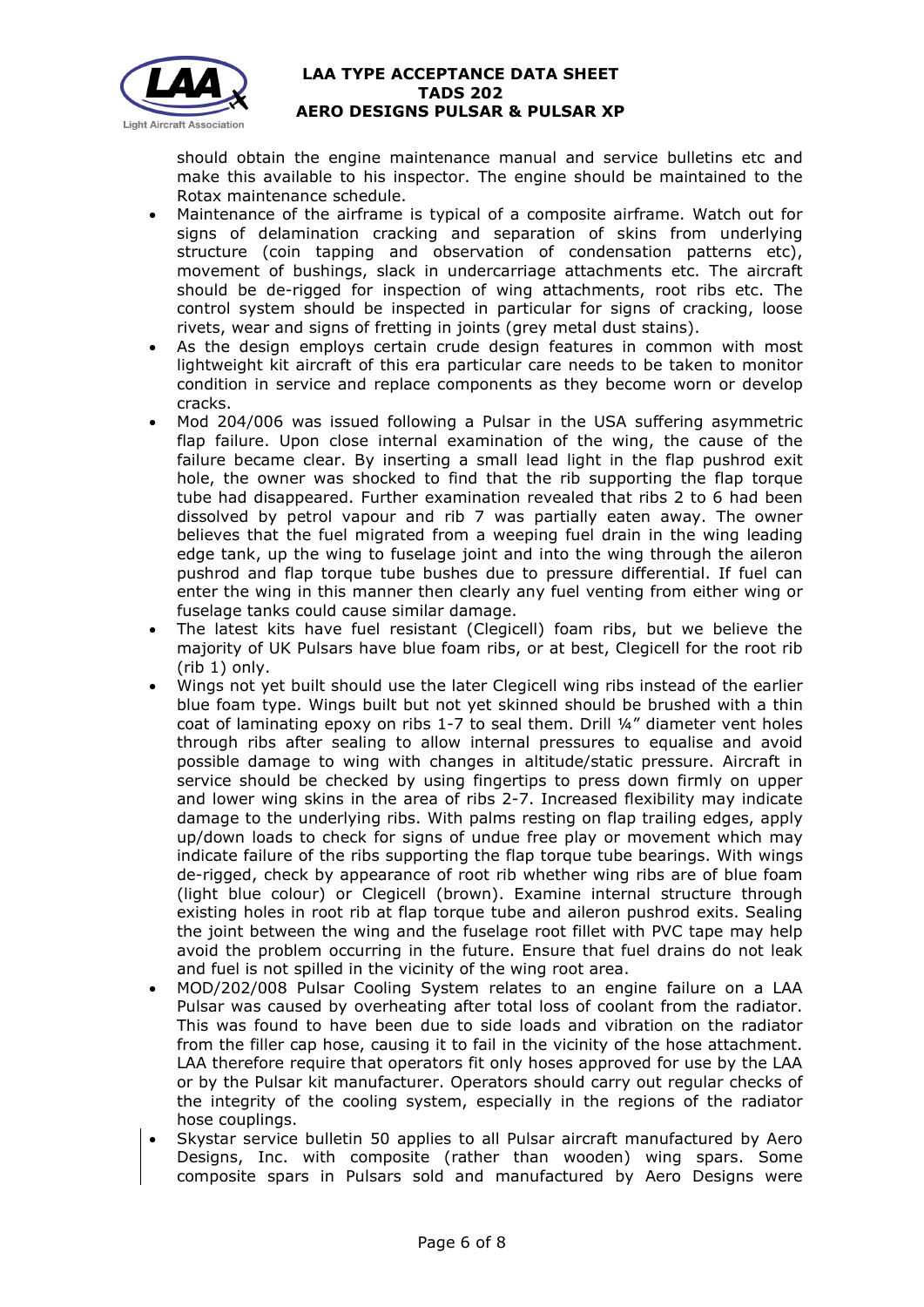

incorrectly constructed at the factory and are not airworthy. Before continued operation, inspect your aircraft's spars as described in the service bulletin and do not operate the aircraft if it is found that the aircraft was built with defective spars. These defective spars could structurally fail in flight, resulting in injury and death. If the spars were manufactured properly, the cap on the top of the spar will be thicker than the cap on the bottom. On completed aircraft, the wings may need to be either partially or fully removed to permit adequate inspection. When the root end of the spar can be clearly seen, carefully measure the vertical thickness of the upper and lower spar caps. If the vertical thickness of the upper spar cap is less than that of the lower cap, the spar is defective and should not be considered airworthy. Under no circumstances should an aircraft be flown with a defective spar. The LAA does not require that this inspection necessarily be accomplished by a LAA inspector, and the aircraft owner may carry out the inspection, the result of which must nevertheless be recorded in the aircraft log book. At Permit renewal, inspectors should check and confirm that the required inspection has been satisfied. Please advise LAA Engineering if defective spars are found.

- Noseleg failures have occurred due to failure of early type 5/8" diameter noseleg castor pivot pins. As a result, improved pivot pins were introduced by Aerodesigns with diameter increased to 3/4". Aerodesigns manufactured ¾" diameter pivot pins were made removable from the leg, whereas the earlier 5/8" diameter pins by Aerodesigns, and the later Skystar produced ¾" diameter pins were welded integral with the noseleg. Check carefully for signs of bending/cracking of noseleg pivot pins particularly if they are of the earlier 5/8" diameter design and particularly following any heavy landing.
- Noseleg failures have occurred due to the square steel tube support stub for the front noseleg suspension strut failing through fatigue where it is welded to the forward engine mounting cross-beam. The tube concerned is the one which runs fore and aft on the aircraft centre line, linking the front and rear cross beams, and projects aft to provide a mounting for the front noseleg strut. Check carefully for signs of bending or cracking of this square tube where it passes underneath the forward cross beam, especially following any heavy landing and especially if the early type fixed-length support strut is used rather than the later suspension spring link. This does not apply to the Pulsar XP which has a different noseleg suspension strut mounting arrangement.

# 3.5 Operational Issues

- The light control forces and low stability plus relatively ineffective flaps are such that a proper 'checkout on type' should be undertaken, and short strips and gusty weather avoided until experience is gained.
- Limit airspeed to twice the stall speed in gusty conditions to avoid risk of over stress and structural failure.

The following *Safety Spot* articles are relevant to Pulsar aircraft:

# *Light Aviation* [Jun 2015](http://www.lightaircraftassociation.co.uk/2015/Magazine/Jun/Safety%20Spot.pdf) *Pulsar XP – In flight throttle failure.*  Throttle stuck open and pilot unable to get power to below 3500RPM elected to 'hang off the prop' to approach. Throttle subsequently sprung open and aircraft spun in. A simple securing nut on the back of the throttle bracket had come loose.

# *Light Aviation* [Jan 2012](http://www.lightaircraftassociation.co.uk/2012/Magazine/Jan/Safety%20Spot.pdf) *Wing rib deterioration due to fuel vapour.*

Wing ribs constructed of foam had severely deteriorated and the wing was found to be flexible between rib one and two. An AIL was released in 2001 to check for this